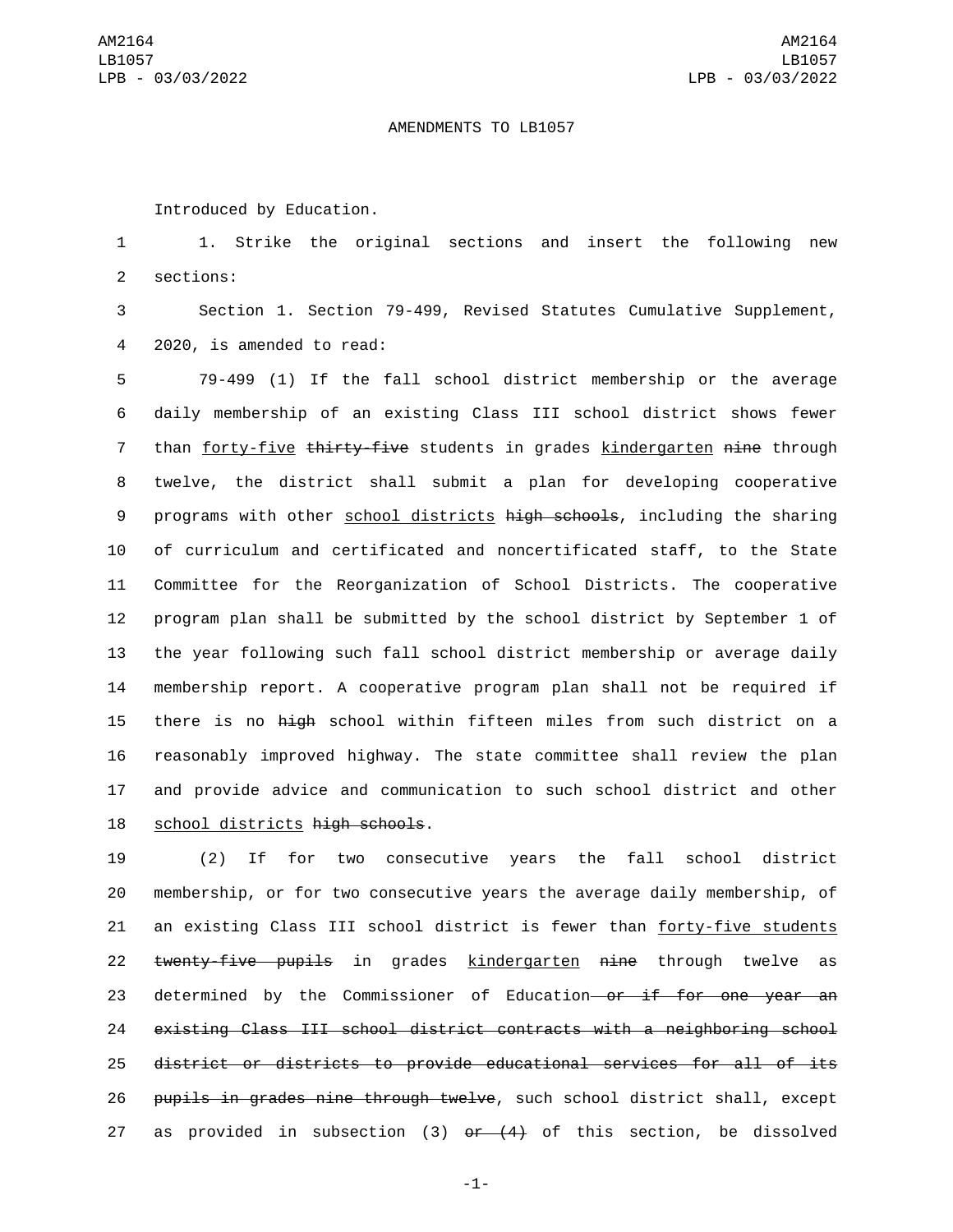1 pursuant to the procedures described in subdivision  $(3)(b)$   $(4)(b)$  of this 2 section through the order of the state committee if the high school 3 district is within fifteen miles on a reasonably improved highway of 4 another high school.

5 This subsection does not apply to any school district located on an 6 Indian reservation and substantially or totally financed by the federal 7 government.

 (3) Any Class III school district which has a fall school district membership or an average daily membership of fewer than twenty-five students in grades nine through twelve may contract with another school district to provide educational services for its pupils in grades nine through twelve. Such contract may continue for a period not to exceed one year. At the end of such one-year period, the school district may resume educational services for grades nine through twelve if the average daily membership in grades nine through twelve for such school district has reached at least fifty students. If the school district has not achieved such fall school district membership or average daily membership, it shall be dissolved pursuant to the procedures described in subdivision (4)(b) of this section by order of the state committee entered after thirty days' notice to the district but without a hearing, notwithstanding the distance on a reasonably improved highway to the 22 nearest school district conducting a high school.

23 (3)(a)  $(4)(a)$  Any Class III school district which is maintaining the 24 only public high school district in the county and which has with a fall 25 school district membership or an average daily membership of fewer than 26 forty-five twenty-five students in grades kindergarten nine through 27 twelve shall be subject to this subsection until such school district 28 reaches a fall school district membership or an average daily membership 29 in grades kindergarten nine through twelve of at least forty-five thirty-30 five students or, for two consecutive years, fewer than fifteen students 31 or such school district dissolves. Such school district may continue to

-2-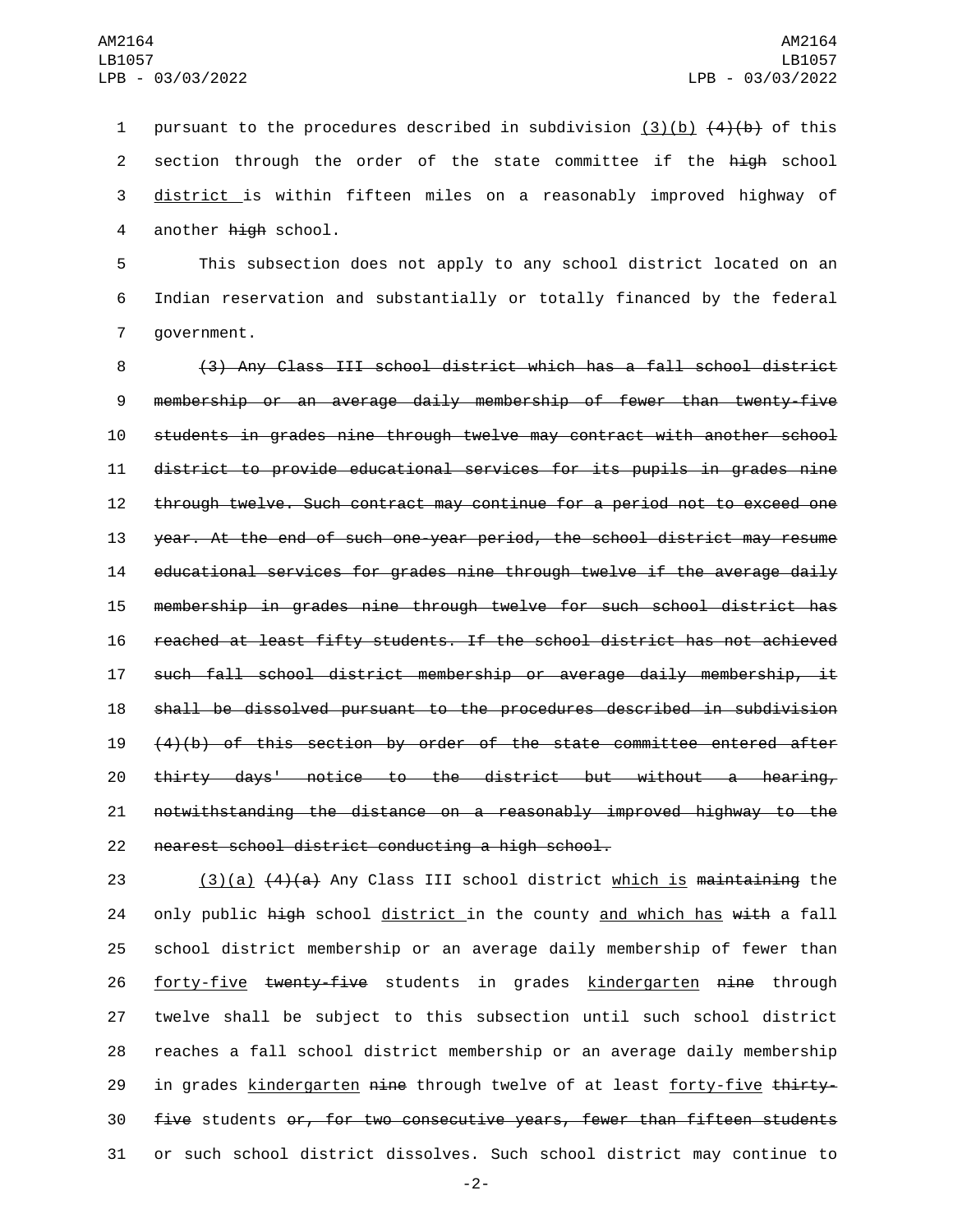1 operate the high school if:

2 (i) The plan submitted pursuant to subsection (1) of this section 3 provides a broad-based curriculum as determined by the state committee; 4 and

 (ii) At a districtwide election held the second Tuesday of November by whatever means the county conducts balloting, in the second consecutive school year that the fall school district membership for 8 grades kindergarten nine through twelve is fewer than forty-five twenty-9 five students, a majority of voters approve a ballot issue to continue to 10 operate the high school district for the immediately following four 11 school years year. If such ballot issue succeeds and in the initial election, the school board shall annually determine if such a districtwide election is necessary for each subsequent year that the 14 school district remains is subject to this subsection, except that such school board or board of education shall conduct a public hearing and, after receiving testimony at the public hearing, vote whether to continue to operate the school district every four years thereafter. If such ballot issue or such vote of the school board or board of education fails, the school district shall be dissolved pursuant to the procedures described in subdivision (3)(b) of this section hold such districtwide election if four years have passed since the last election pursuant to this section and the school district has remained subject to this 23 subsection.

24 (b) The If such ballot issue as provided in subdivision  $(4)(a)(ii)$  of this section fails, or if a school district falls within the provisions of subsection (2) or (3) of this section, the state committee shall dissolve the school district and attach the territory to other school districts based on the preferences of each landowner if such preference is provided in the time and manner required by the state committee and would transfer such parcels to a school district with a boundary contiguous to the school district being dissolved. Landowners

-3-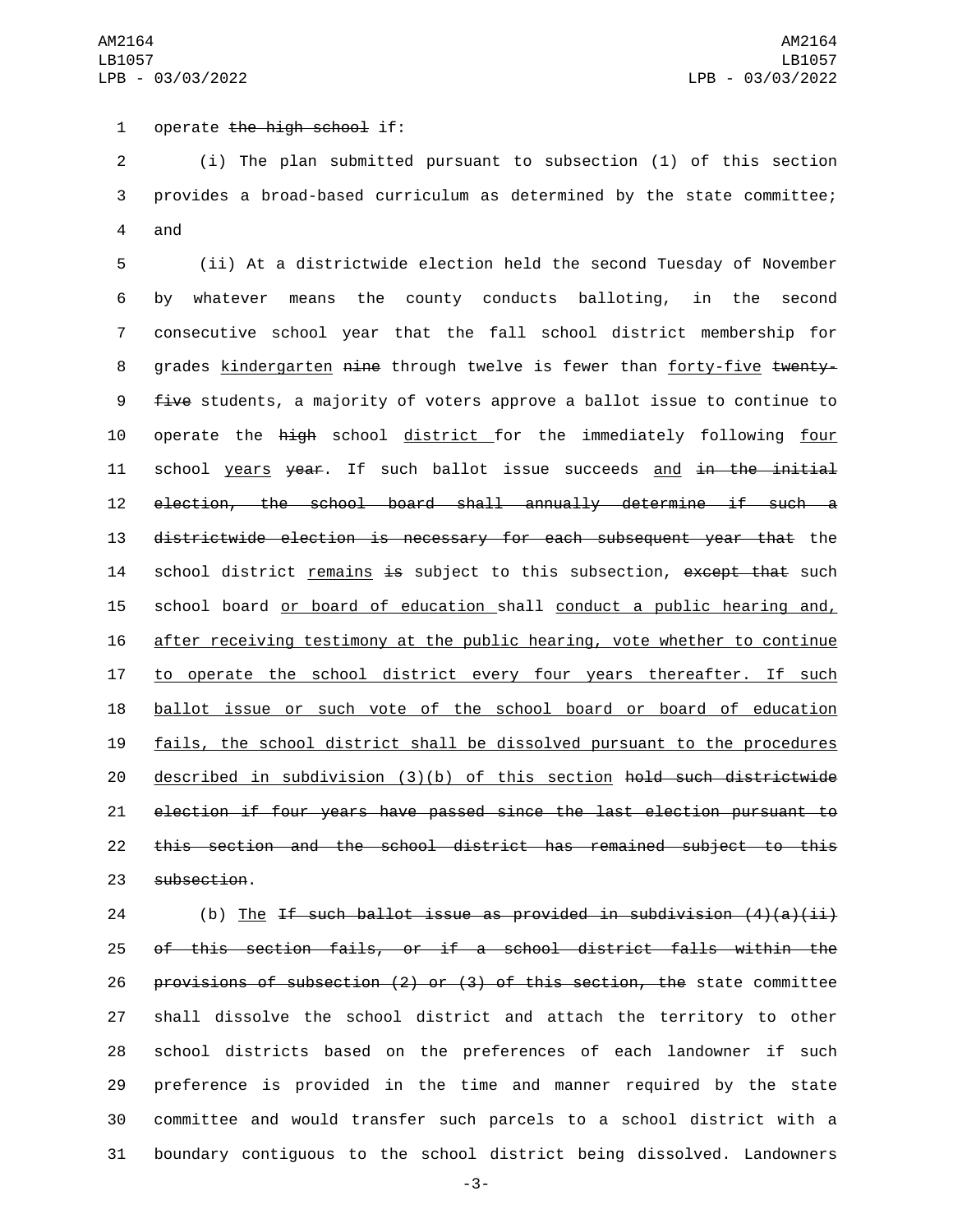submitting such preferences shall sign a statement that the district of preference is the district which children who might reside on the property, at the time of the dissolution or in the future, would be expected to attend. For property for which a preference is not provided in the time and manner required by the state committee, the state committee shall transfer such property to one or more of the school districts with boundaries contiguous to the district being dissolved in a manner that will best serve children who might reside on such property, at the time of the dissolution or in the future, and that will, to the extent possible, create compact and contiguous districts.

 (c) This subsection shall not apply to any school district if the fall school district membership or an average daily membership falls to fewer than fifteen students in grades nine through twelve for two 14 consecutive years.

 (4) (5) For purposes of this section, when calculating fall school district membership or average daily membership, a resident school district as defined in section 79-233 shall not count students attending an option district as defined in such section and a Class III school district shall not count foreign exchange students and nonresident 20 students who are wards of the court or state.

 Sec. 2. Section 79-848, Reissue Revised Statutes of Nebraska, is 22 amended to read:

 79-848 Any employee whose contract is terminated because of reduction in force shall be considered dismissed with honor and shall upon request be provided a letter to that effect. Such employee shall have preferred rights to reemployment for a period of twenty-four months commencing at the end of the contract year of such employee, and the employee shall be recalled on the basis of length of service to the school to any position for which he or she is qualified by endorsement or college preparation to teach. Whenever a school district has, pursuant to section 79-598, contracted for the instruction of all of the students

-4-